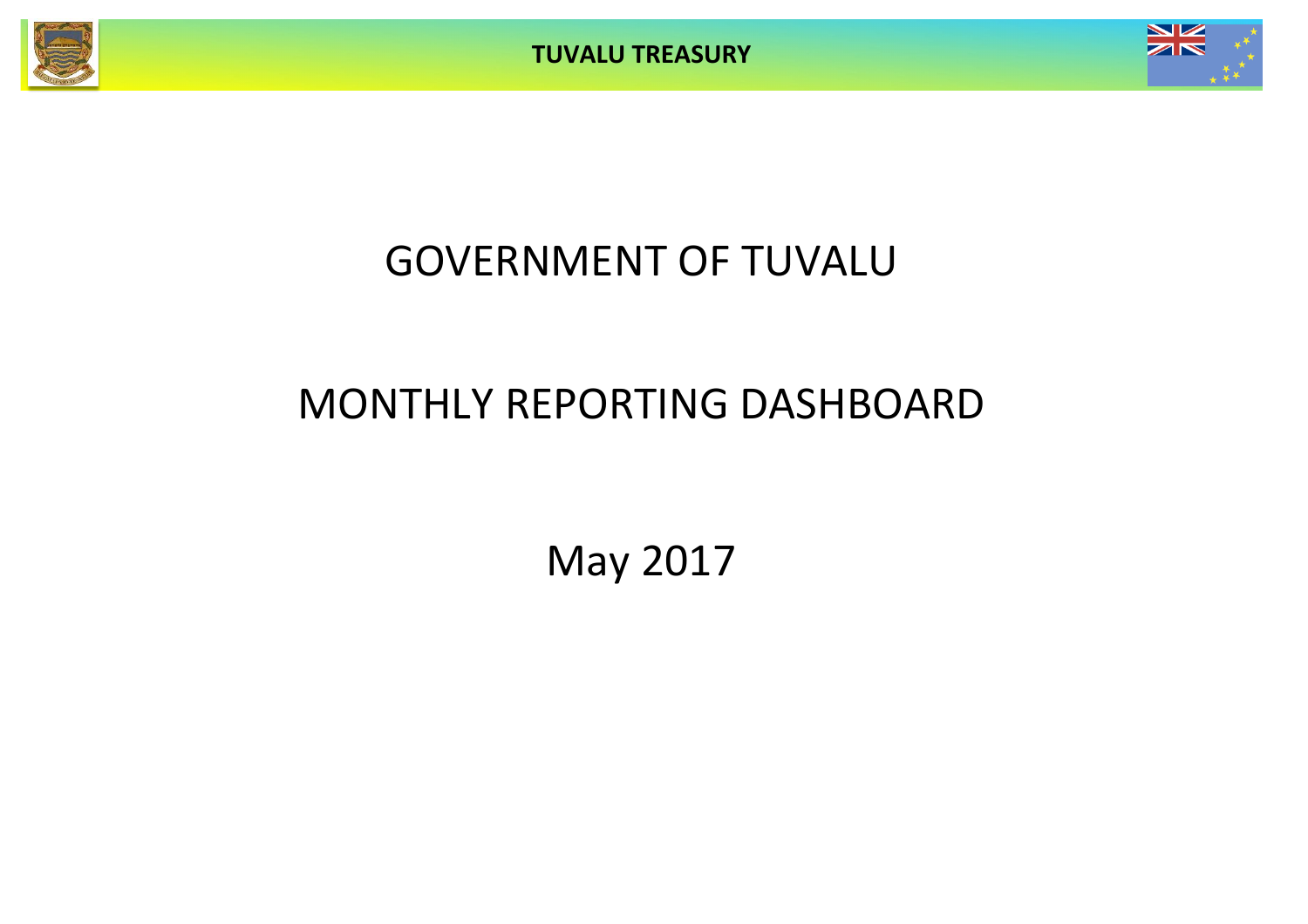

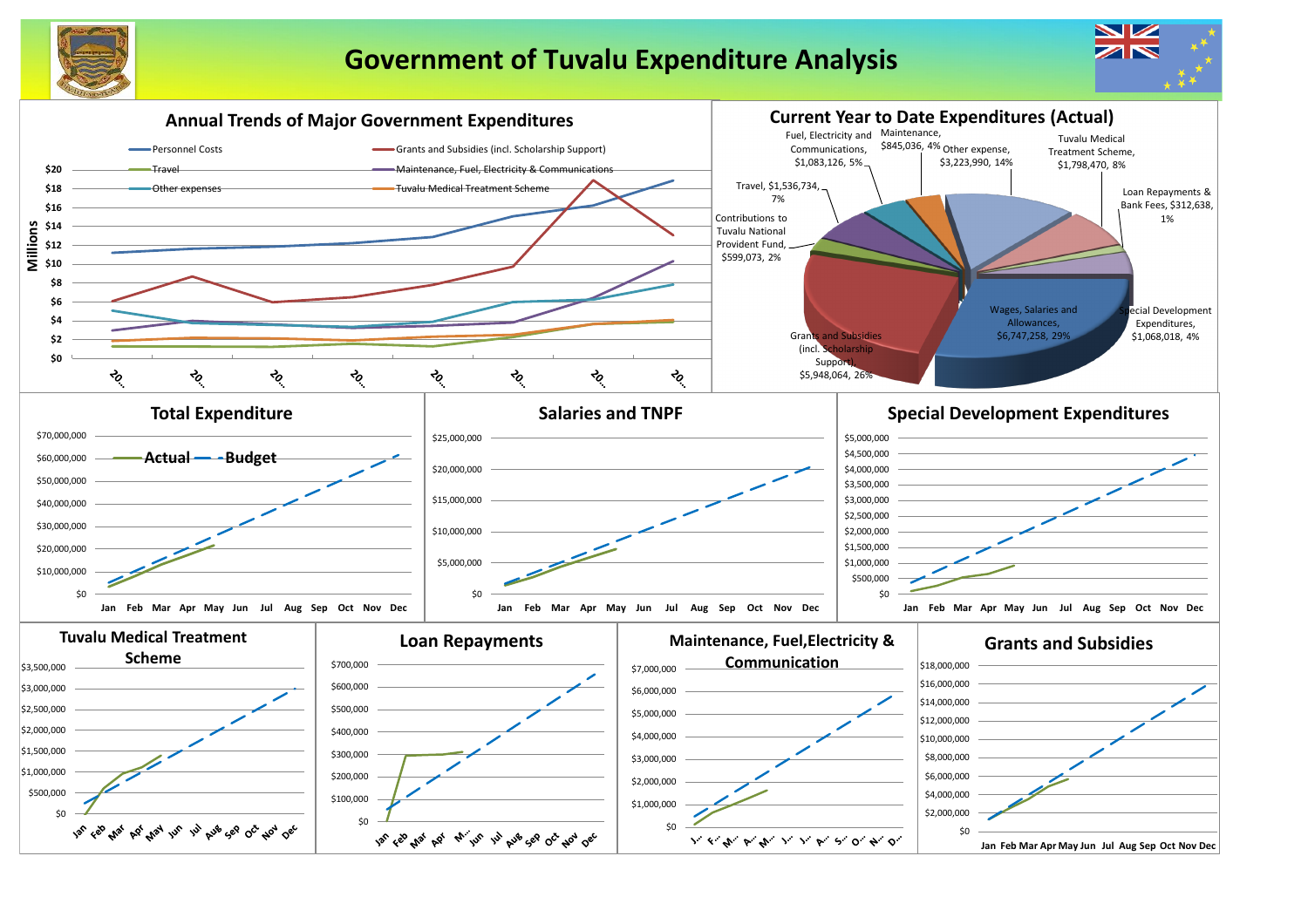**Government of Tuvalu Revenue Analysis**

 **\$-**

**Jan Feb Mar Apr May Jun Jul Aug Sep Oct Nov Dec**



 **\$-**

**\$0**

**Jan Feb Mar Apr May Jun Jul Aug Sep Oct Nov Dec**

**Annual Trends of Major Government Revenue \$40 \$35 \$30 \$25 \$20**<br><u>III</u><br>Millissa **\$15 \$10 \$5 \$0 POND LOL 2017 POLIC 2016** रे०१९ **z** FO. **Axis Title -** Dot TV **EXternal Assistance & Grant Fisheries Licenses** → Interest, Dividends & Rent → Other Income → Taxation → Trust Fund Distribution **Total Revenue External Assistance & Grants \$80,000,000 \$18,000,000** Actual **Budget \$70,000,000 \$16,000,000 \$60,000,000 \$14,000,000 \$50,000,000 \$12,000,000 \$10,000,000 \$40,000,000 \$8,000,000 \$30,000,000 \$6,000,000 \$20,000,000 \$4,000,000 \$10,000,000 \$2,000,000 \$0 \$- Jan Feb Mar Apr May Jun Jul Aug Sep Oct Nov Dec Jan Feb Mar Apr may Jun Jul Aug Sep oct Nov Dec Other Income Fisheries \$160,000,000 \$3,000,000 \$8,000,000 Actual** Other Income  **\$140,000,000** - Actual  **\$7,000,000** Budget **\$2,500,000 Cother Income \$120,000,000 \$6,000,000** - Budget **\$2,000,000 \$100,000,000 \$5,000,000 \$80,000,000 \$1,500,000 \$4,000,000 \$60,000,000 \$3,000,000 \$1,000,000 \$40,000,000 \$2,000,000 \$500,000 \$20,000,000 \$1,000,000**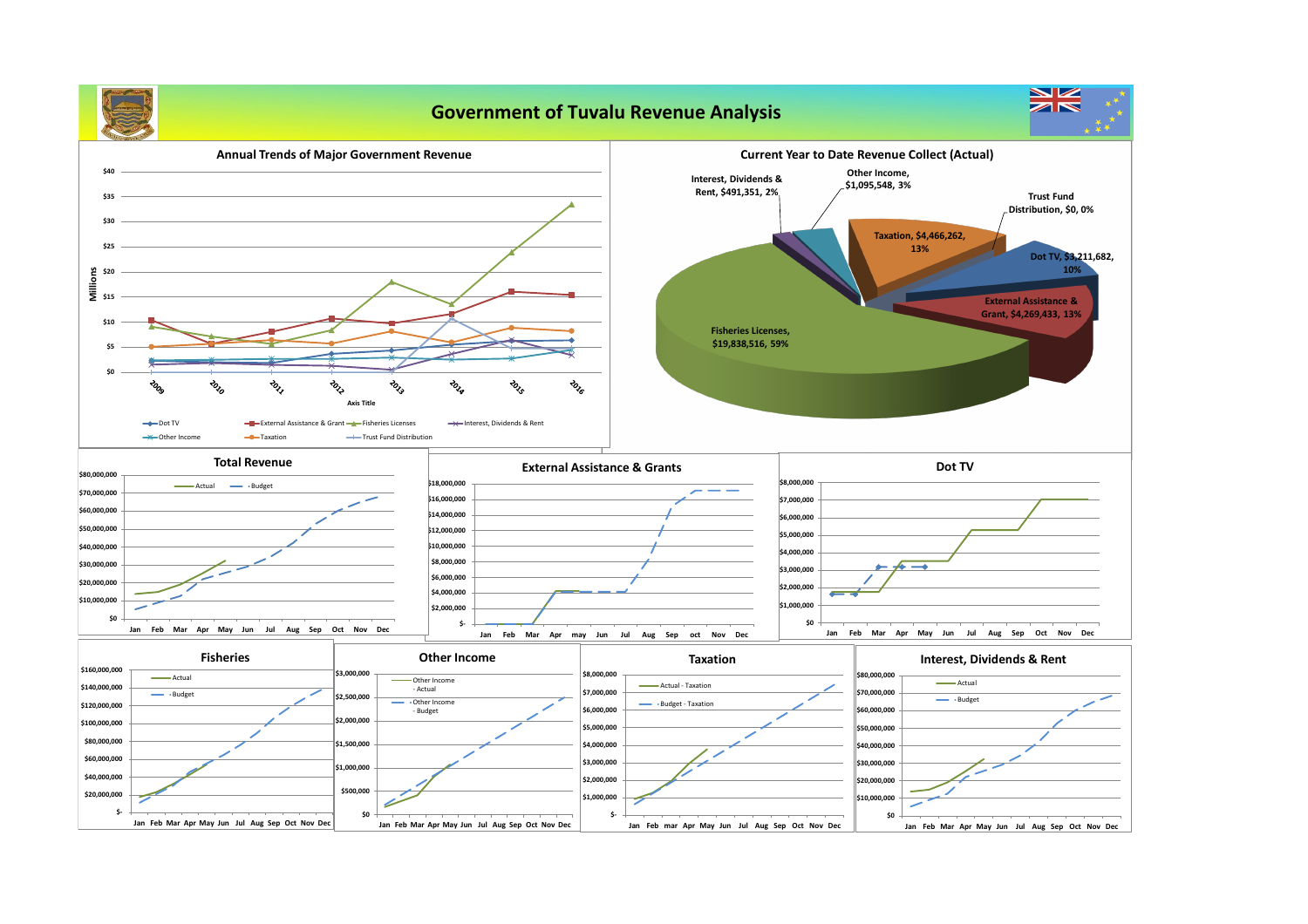### **MONTHLY STATEMENT OF RECEIPTS AND PAYENTS BY NATURE OF EXPENSE FOR THE PERIOD ENDED 5/31/2017**

**Actual** Budget & Supplementary Variance Actual Actual Actual Actual Actual Forecast Forecast Forecast Forecast Forecast Forecast Forecast **Full Year Full Year RECEIPTS** *Taxation* Income Tax 881,413 704,165 177,248 194,047 159,011 193,831 128,777 205,748 140,833 140,833 140,833 140,833 140,833 140,833 140,833 1,867,244 1,689,996 177,248 Company Tax 964,585 (344,511)| 5,583 1,641 75,342 527,257 10,252 192,917 192,917 192,917 192,917 192,917 1,970,493 2,315,004 (344,511) Tuvalu Consumption Taxes 575,605 194,578 170,934 161,323 189,341 97,896 150,690 115,121 115,121 115,121 115,121 115,121 1,576,030 1,381,452 194,578 Import Duty & Excise 1,015,750 701,105 314,645 270,438 135,020 223,713 130,715 255,863 140,221 140,221 140,221 140,221 140,221 140,221 140,221 1,997,297 1,682,652 314,645 Import Levy 59,425 23,563| 23,005 8,113 20,118 11,885 11,885 11,885 11,885 11,885 11,885 11,885 11,885 11,885 11,885 11,885 11,885 11,885 11,885 11,885 11,885 Other Taxes 78,750 15,909 4,896 3,273 1,500 83,076 1,914 15,750 15,750 15,750 15,750 15,750 15,750 15,750 15,750 15,750 15,750 169,000 189,000 15,909 3,465,068 3,083,635 381,433| 668,903 468,381 703,845 979,587 644,353 616,727 616,727 616,727 616,727 616,727 616,727 616,727 616,727 616,727 616,727 616,727 7,782,157 7,400,724 381,433 *Interest, Dividends and Rent* Interest and Dividends 500,000 (126,454)| (24,530) 38,240 144,360 160,691 50,000 50,000 50,000 50,000 50,000 50,000 50,000 2,357,408 2,483,862 (126,454) Lease, rent and hire 128,337 131,800 (3,463) 40,100 10,843 19,963 21,983 35,449 26,360 26,360 26,360 26,360 26,360 26,360 26,360 312,857 316,320 (3,463) *Other Government Charges* Fisheries Licenses 19,902,257 10,418,795 9,483,462 10,794,655 702,706 1,848,187 617,963 5,938,746 2,083,759 2,083,759 2,083,759 2,083,759 2,083,759 2,083,759 2,083,759 34,488,570 25,005,108 9,483,462 Vessel Registrations 245,461 333,545 (88,084)| 0 0 245,461 0 66,709 66,709 66,709 66,709 66,709 66,709 712,424 800,508 (88,084) Marine Services (Nivaga II & Manu Folau) 248,300 170,730 77,570 70,574 30,214 42,602 43,254 61,655 34,146 34,146 34,146 34,146 34,146 34,146 34,146 487,322 409,752 77,570 Stevedoring and Wharfage 186,228 196,878 196,878 31,296 37,154 37,930 48,162 31,686 15,870 15,870 15,870 15,870 15,870 15,870 15,870 15,870 15,870 15,870 15,870 15,870 15,870 15,870 15,870 15,870 15,870 15,870 15,870 190,4 .TV 3,190,686 3,525,642 (334,956) 1,639,342 0 1,551,344 0 0 0 0 0 1,762,821 0 0 0 0 0 0 0 0 0 0 0 0 0 0 0 0 0 0 Provision of Goods and Services 302,038 301,795 2,243 39,380 31,711 29,270 47,145 156,532 60,359 60,359 60,359 60,359 60,359 60,359 726,551 724,308 2,243 Other Charges 37,265 160,950 (73,685) 24,326 26,284 14,781 9,735 12,140 32,190 32,190 32,190 32,190 32,190 32,190 32,190 32,190 32,190 312,595 386,280 (73,685) 24,164,234 14,990,807 9,173,427| 12,599,573 828,070 3,524,114 1,011,719 6,200,758 2,293,033 4,055,854 2,293,033 4,055,854 2,293,033 2,293,033 4,3,741,107 34,567,680 9,173,427 *External Assistance and Grants* ROC 4,215,580 4,8,914| 0 0 4,215,580 0 0 4,166,667 0 0 0 8,382,247 8,333,333 48,914 AusAID (CIF) 0 0 0 0 0 0 0 0 0 0 0 0 1,500,000 0 0 1,500,000 1,500,000 0 New Zealand (CIF) 0 0 0 0 0 0 0 0 0 0 0 0 500,000 0 0 500,000 500,000 0 World Bank, IMF, ADB 0 0 0 0 0 0 0 0 0 0 0 6,794,868 0 0 0 6,794,868 6,794,868 0 Other Donors 53,218 0 53,218 17,086 253 24,095 3,749 8,036 0 0 0 0 0 53,218 0 53,218 4,268,798 4,166,667 102,132| 17,086 253 24,095 4,219,329 8,036 0 4,166,667 6,794,868 2,000,000 0 0 17,230,333 17,128,201 102,132 TTF Distribution to CIF 0 2,791,665 (2,791,665) 0 0 0 0 0 558,333 558,333 558,333 558,333 558,333 558,333 558,333 3,908,331 6,699,996 (2,791,665) **Total Receipts 32,399,984 25,664,574 6,735,410 13,301,133 1,345,786 4,416,376 6,393,308 6,943,380 3,544,453 5,307,274 7,711,120 10,589,321 7,307,274 4,928,315 3,544,453 75,332,193 68,596,783 6,735,410 PAYMENTS** *Operations* Wages, Salaries, and Employee Benefits 1,658,883 19,332,806 12,673,923 1,323,350 1,206,811 1,517,546 1,306,634 1,304,541 1,617,051 1, Contributions to Tuvalu National Provident Fund | 597,165 1,548,546 951,381 114,604 110,389 132,047 124,453 115,673 128,382 Travel 1,417,294 3,236,645 1,819,351 252,054 350,284 188,017 193,463 433,477 239,997 239,997 239,997 239,997 239,997 239,997 239,997 3,097,274 2,879,885 (217,389) Telephone and Internet 79,764 173,449 93,685 12,749 39,093 10,247 8,137 9,538 14,599 14,599 14,599 14,599 14,599 14,599 14,599 181,958 175,189 (6,769) Maintenance 5,736,553 4,974,782 76,186 172,407 167,244 146,843 199,092 425,250 425,250 425,250 425,250 425,250 425,250 425,250 5,103,001 5,103,001 1,364,480 Advertising and Provisions 422,849 1,212,533 789,685 61,309 80,004 127,528 105,255 48,752 96,057 96,057 96,057 96,057 96,057 96,057 96,057 1,095,246 1,152,682 57,436 Fuel and Oil 1,230,230 598,059| 130,724 174,005 79,916 119,684 127,841 103,780 103,780 103,780 103,780 103,780 103,780 103,780 103,780 103,780 1,358,628 1,245,356 (113,273) Supplies and Equipment 1,692,414 6,621,932 4,929,517 26,738 104,065 410,460 459,549 691,602 535,843 535,843 535,843 535,843 535,843 535,843 535,843 535,843 5443,315 6,430,115 986,800 Electricity 172,497 893,147 720,650 (85,935) 144,506 59,365 49,882 4,679 74,428 74,428 74,428 74,428 74,428 74,428 74,428 693,496 893,142 199,646 Senior Citizen Scheme / Pension 151,305 398,688 247,383 31,899 29,449 29,869 29,589 30,499 33,225 33,225 33,225 33,225 33,225 33,225 33,225 383,880 398,700 14,820 TMTS (Tuvalu Medical Treatment Scheme) | 1,399,262 3,004,000 1,604,738 (47,087) 659,231 350,483 151,846 284,789 250,333 Land & Property Rent 786,194 1,166,407 380,213 23,763 27,289 726,745 4,675 3,722 97,201 97,201 97,201 97,201 97,201 97,201 1,466,598 1,166,407 (300,191) 14,771,569 44,554,935 29,783,366 1,920,356 3,097,533 3,799,466 2,700,009 3,254,205 3,616,145 3,616,145 3,616,145 3,616,145 3,616,145 3,616,145 3,616,145 40,084,587 43,393,665 3,309,077 *Grants and Subsidies* Grants and Subsidies 2,992,041 5,394,453 2,402,411 822,167 849,295 489,955 492,477 338,148 446,514 446,514 446,514 446,514 446,514 446,514 6,117,637 5,358,164 (759,473) Outer Island Projects (SDE) 824,035 2,880,000 2,055,965 5,870 39,093 7,764 728,139 43,170 240,000 240,000 240,000 240,000 240,000 240,000 2,504,035 2,880,000 375,965 Other SDEs 23,886 25,000 1,114 550 10,862 20 292 12,162 2,083 2,083 2,083 2,083 2,083 2,083 2,083 38,470 25,000 (13,470) Scholarships and Support 1,453,990 6,687,706 5,233,716 417,602 199,814 524,170 125,768 186,637 541,613 541,613 541,613 541,613 541,613 541,613 541,613 541,613 542,073 6,499,350 1,254,073 Contribution to Japan Grant Counterpart Fund 1 0 50,647 50,647 23,647 23,237 23,237 23,237 Overseas Contributions 429,764 802,292 372,528 65,745 73,700 33,032 18,572 238,715 71,791 71,791 71,791 71,791 71,791 71,791 71,791 932,301 861,492 (70,809) 5,723,716 15,840,098 10,116,381| 1,311,934 1,172,764 1,054,940 1,365,247 818,832 1,325,238 1,325,238 1,325,238 1,325,238 1,325,238 1,325,238 1,325,238 1,5000,381 15,000,381 15,902,853 902,472 *Loans and Interest* Interest and Bank Charges 13,500 262,232 248,732 2,734 2,583 3,603 2,090 2,490 21,853 21,853 21,853 21,853 21,853 21,853 21,853 21,853 166,469 262,232 95,764 Loan Repayment 640,281 341,939 0 289,342 0 9,000 53,357 53,357 53,357 53,357 53,357 53,357 53,357 671,839 640,281 (31,558) *Capital Expenditures* Purchase/construction of assets **899,492** 6,910,723 6,011,231 103,429 163,120 263,808 117,699 251,436 472,726 899,492 6,910,723 6,011,231 103,429 163,120 263,808 117,699 251,436 472,726 472,726 472,726 472,726 472,726 472,726 472,726 4,208,573 5,672,711 1,464,138 **Transfer to TTF** 0 5,000,000 5,000,000 0 0 0 0 0 416,667 416,667 416,667 416,667 416,667 416,667 416,667 2,916,667 5,000,000 2,083,333 Total Payments **1988 120 100 120 100 100 1000 1000 10000 10000 10000 10000 10000 10000 10000 10000 10000 10000 1** NET SURPLUS / (DEFICIT) 10,693,365 (47,543,695) 58,237,060 9,962,680 (3,379,555) (705,441) 2,208,262 2,607,418 (2,361,532) **FORECAST CASH POSITION \$M 35.3 34.5 31.2 30.5 32.7 35.3 32.9 32.3 34.1 38.8 40.2 39.2 36.9** Consolidated Investment Fund 27,795,085 General Current Account 7,482,472

| <b>Year to Date</b>  | Year to Date         | Year to Date        | January          | February              | March               | April             | May                     | June                | July                | August            | September         | October             | November              | December            | <b>Actual + Forecast</b> | 2017 Budget          | Variance            |
|----------------------|----------------------|---------------------|------------------|-----------------------|---------------------|-------------------|-------------------------|---------------------|---------------------|-------------------|-------------------|---------------------|-----------------------|---------------------|--------------------------|----------------------|---------------------|
|                      |                      |                     |                  |                       |                     |                   |                         |                     |                     |                   |                   |                     |                       |                     |                          |                      |                     |
| Actual               | Budget &             | Variance            | Actual           | Actual                | Actual              | Actual            | Actual                  | Forecast            | Forecast            | Forecast          | Forecast          | Forecast            | Forecast              | Forecast            | <b>Full Year</b>         | <b>Full Year</b>     | Forecast &          |
|                      | Supplementary        |                     |                  |                       |                     |                   |                         |                     |                     |                   |                   |                     |                       |                     |                          |                      | <b>Budget</b>       |
|                      |                      |                     |                  |                       |                     |                   |                         |                     |                     |                   |                   |                     |                       |                     |                          |                      |                     |
|                      |                      |                     |                  |                       |                     |                   |                         |                     |                     |                   |                   |                     |                       |                     |                          |                      |                     |
| 881,413              | 704,165              | 177,248             | 194,047          | 159,011               | 193,831             | 128,777           | 205,748                 | 140,833             | 140,833             | 140,833           | 140,833           | 140,833             | 140,833               | 140,833             | 1,867,244                | 1,689,996            | 177,248             |
| 620,074              | 964,585              | (344, 511)          | 5,583            | 1,641                 | 75,342              | 527,257           | 10,252                  | 192,917             | 192,917             | 192,917           | 192,917           | 192,917             | 192,917               | 192,917             | 1,970,493                | 2,315,004            | (344, 511)          |
| 770,183              | 575,605              | 194,578             | 170,934          | 161,323               | 189,341             | 97,896            | 150,690                 | 115,121             | 115,121             | 115,121           | 115,121           | 115,121             | 115,121               | 115,121             | 1,576,030                | 1,381,452            | 194,578             |
| 1,015,750            | 701,105              | 314,645             | 270,438          | 135,020               | 223,713             | 130,715           | 255,863                 | 140,221             | 140,221             | 140,221           | 140,221           | 140,221             | 140,221               | 140,221             | 1,997,297                | 1,682,652<br>142,620 | 314,645<br>23,563   |
| 82,988<br>94,659     | 59,425<br>78,750     | 23,563<br>15,909    | 23,005<br>4,896  | 8,113<br>3,273        | 20,118<br>1,500     | 11,866<br>83,076  | 19,885<br>1,914         | 11,885<br>15,750    | 11,885<br>15,750    | 11,885<br>15,750  | 11,885<br>15,750  | 11,885<br>15,750    | 11,885<br>15,750      | 11,885<br>15,750    | 166,183<br>204,909       | 189,000              | 15,909              |
| 3,465,068            | 3,083,635            | 381,433             | 668,903          | 468,381               | 703,845             | 979,587           | 644,353                 | 616,727             | 616,727             | 616,727           | 616,727           | 616,727             | 616,727               | 616,727             | 7,782,157                | 7,400,724            | 381,433             |
|                      |                      |                     |                  |                       |                     |                   |                         |                     |                     |                   |                   |                     |                       |                     |                          |                      |                     |
| 373,546              | 500,000              | (126, 454)          | (24, 530)        | 38,240                | 144,360             | 160,691           | 54,785                  | 50,000              | 50,000              | 50,000            | 300,000           | 50,000              | 1,433,862             | 50,000              | 2,357,408                | 2,483,862            | (126, 454)          |
| 128,337              | 131,800              | (3, 463)            | 40,100           | 10,843                | 19,963              | 21,983            | 35,449                  | 26,360              | 26,360              | 26,360            | 26,360            | 26,360              | 26,360                | 26,360              | 312,857                  | 316,320              | (3, 463)            |
| 501,883              | 631,800              | (129, 917)          | 15,570           | 49,083                | 164,323             | 182,674           | 90,234                  | 76,360              | 76,360              | 76,360            | 326,360           | 76,360              | 1,460,222             | 76,360              | 2,670,265                | 2,800,182            | (129, 917)          |
|                      |                      |                     |                  |                       |                     |                   |                         |                     |                     |                   |                   |                     |                       |                     |                          |                      |                     |
| 19,902,257           | 10,418,795           | 9,483,462           | 10,794,655       | 702,706               | 1,848,187           | 617,963           | 5,938,746               | 2,083,759           | 2,083,759           | 2,083,759         | 2,083,759         | 2,083,759           | 2,083,759             | 2,083,759           | 34,488,570               | 25,005,108           | 9,483,462           |
| 245,461              | 333,545              | (88,084)            | $\overline{0}$   | $\mathbf{0}$          | $\overline{0}$      | 245,461           | $\Omega$                | 66,709              | 66,709              | 66,709            | 66,709            | 66,709              | 66,709                | 66,709              | 712,424                  | 800,508              | (88,084)            |
| 248,300              | 170,730              | 77,570              | 70,574           | 30,214                | 42,602              | 43,254            | 61,655                  | 34,146              | 34,146              | 34,146            | 34,146            | 34,146              | 34,146                | 34,146              | 487,322                  | 409,752              | 77,570              |
| 186,228              | 79,350               | 106,878             | 31,296           | 37,154                | 37,930              | 48,162            | 31,686                  | 15,870              | 15,870              | 15,870            | 15,870            | 15,870              | 15,870                | 15,870              | 297,318                  | 190,440              | 106,878             |
| 3,190,686<br>304,038 | 3,525,642<br>301,795 | (334, 956)<br>2,243 | 1,639,342        | $\mathbf 0$<br>31,711 | 1,551,344<br>29,270 | $\overline{0}$    | $\mathbf{0}$<br>156,532 | 0<br>60,359         | 1,762,821<br>60,359 | 0<br>60,359       | 0<br>60,359       | 1,762,821<br>60,359 | $\mathbf 0$<br>60,359 |                     | 6,716,328<br>726,551     | 7,051,284<br>724,308 | (334, 956)<br>2,243 |
| 87,265               | 160,950              | (73, 685)           | 39,380<br>24,326 | 26,284                | 14,781              | 47,145<br>9,735   | 12,140                  | 32,190              | 32,190              | 32,190            | 32,190            | 32,190              | 32,190                | 60,359<br>32,190    | 312,595                  | 386,280              | (73, 685)           |
| 24, 164, 234         | 14,990,807           | 9,173,427           | 12,599,573       | 828,070               | 3,524,114           | 1,011,719         | 6,200,758               | 2,293,033           | 4,055,854           | 2,293,033         | 2,293,033         | 4,055,854           | 2,293,033             | 2,293,033           | 43,741,107               | 34,567,680           | 9,173,427           |
|                      |                      |                     |                  |                       |                     |                   |                         |                     |                     |                   |                   |                     |                       |                     |                          |                      |                     |
| 4,215,580            | 4,166,667            | 48,914              |                  | $\mathbf 0$           | 0                   | 4,215,580         |                         | 0                   | 0                   | 4,166,667         | 0                 |                     | 0                     |                     | 8,382,247                | 8,333,333            | 48,914              |
|                      |                      |                     |                  | $\mathbf 0$           |                     |                   |                         | 0                   | $\Omega$            |                   | 0                 | 1,500,000           |                       |                     | 1,500,000                | 1,500,000            |                     |
|                      |                      |                     |                  | $\mathbf{0}$          | 0                   |                   |                         | 0                   | $\Omega$            |                   | $\Omega$          | 500,000             |                       |                     | 500,000                  | 500,000              |                     |
|                      |                      |                     |                  | $\mathbf{0}$          | $\Omega$            | $\Omega$          |                         | 0                   | $\Omega$            |                   | 6,794,868         |                     |                       |                     | 6,794,868                | 6,794,868            |                     |
| 53,218               |                      | 53,218              | 17,086           | 253                   | 24,095              | 3,749             | 8,036                   | $\Omega$            | $\Omega$            | $\Omega$          | $\Omega$          |                     |                       |                     | 53,218                   | $\Omega$             | 53,218              |
| 4,268,798            | 4,166,667            | 102,132             | 17,086           | 253                   | 24,095              | 4,219,329         | 8,036                   | $\mathbf 0$         | $\mathbf{0}$        | 4,166,667         | 6,794,868         | 2,000,000           | $\mathbf{0}$          | O                   | 17,230,333               | 17,128,201           | 102,132             |
| $\Omega$             | 2,791,665            | (2,791,665)         |                  | $\overline{0}$        | $\Omega$            | $\Omega$          | $\Omega$                | 558,333             | 558,333             | 558,333           | 558,333           | 558,333             | 558,333               | 558,333             | 3,908,331                | 6,699,996            | (2,791,665)         |
| 32,399,984           | 25,664,574           | 6,735,410           | 13,301,133       | 1,345,786             | 4,416,376           | 6,393,308         | 6,943,380               | 3,544,453           | 5,307,274           | 7,711,120         | 10,589,321        | 7,307,274           | 4,928,315             | 3,544,453           | 75,332,193               | 68,596,783           | 6,735,410           |
|                      |                      |                     |                  |                       |                     |                   |                         |                     |                     |                   |                   |                     |                       |                     |                          |                      |                     |
|                      |                      |                     |                  |                       |                     |                   |                         |                     |                     |                   |                   |                     |                       |                     |                          |                      |                     |
| 6,658,883            | 19,332,806           | 12,673,923          | 1,323,350        | 1,206,811             | 1,517,546           | 1,306,634         | 1,304,541               | 1,617,051           | 1,617,051           | 1,617,051         | 1,617,051         | 1,617,051           | 1,617,051             | 1,617,051           | 17,978,238               | 19,404,608           | 1,426,370           |
| 597,165              | 1,548,546            | 951,381             | 114,604          | 110,389               | 132,047             | 124,453           | 115,673                 | 128,382             | 128,382             | 128,382           | 128,382           | 128,382             | 128,382               | 128,382             | 1,495,837                | 1,540,580            | 44,743              |
| 1,417,294            | 3,236,645            | 1,819,351           | 252,054          | 350,284               | 188,017             | 193,463           | 433,477                 | 239,997             | 239,997             | 239,997           | 239,997           | 239,997             | 239,997               | 239,997             | 3,097,274                | 2,879,885            | (217, 389)          |
| 79,764               | 173,449              | 93,685              | 12,749           | 39,093                | 10,247              | 8,137             | 9,538                   | 14,599              | 14,599              | 14,599            | 14,599            | 14,599              | 14,599                | 14,599              | 181,958                  | 175,189              | (6, 769)            |
| 761,771              | 5,736,553            | 4,974,782           | 76,186           | 172,407               | 167,244             | 146,843           | 199,092                 | 425,250             | 425,250             | 425,250           | 425,250           | 425,250             | 425,250               | 425,250             | 3,738,521                | 5,103,001            | 1,364,480           |
| 422,849              | 1,212,533            | 789,685             | 61,309           | 80,004                | 127,528             | 105,255           | 48,752                  | 96,057              | 96,057              | 96,057            | 96,057            | 96,057              | 96,057                | 96,057              | 1,095,246                | 1,152,682            | 57,436              |
|                      |                      |                     |                  |                       |                     |                   |                         |                     |                     |                   |                   |                     |                       |                     |                          |                      |                     |
| 632,171              | 1,230,230            | 598,059             | 130,724          | 174,005               | 79,916              | 119,684           | 127,841                 | 103,780             | 103,780             | 103,780           | 103,780           | 103,780             | 103,780               | 103,780             | 1,358,628                | 1,245,356            | (113, 273)          |
| 1,692,414            | 6,621,932            | 4,929,517           | 26,738           | 104,065               | 410,460             | 459,549           | 691,602                 | 535,843             | 535,843             | 535,843           | 535,843           | 535,843             | 535,843               | 535,843             | 5,443,315                | 6,430,115            | 986,800             |
| 172,497              | 893,147              | 720,650             | (85, 935)        | 144,506               | 59,365              | 49,882            | 4,679                   | 74,428              | 74,428              | 74,428            | 74,428            | 74,428              | 74,428                | 74,428              | 693,496                  | 893,142              | 199,646             |
| 151,305              | 398,688              | 247,383             | 31,899           | 29,449                | 29,869              | 29,589            | 30,499                  | 33,225              | 33,225              | 33,225            | 33,225            | 33,225              | 33,225                | 33,225              | 383,880                  | 398,700              | 14,820              |
| 1,399,262            | 3,004,000            | 1,604,738           | (47,087)         | 659,231               | 350,483             | 151,846           | 284,789                 | 250,333             | 250,333             | 250,333           | 250,333           | 250,333             | 250,333               | 250,333             | 3,151,595                | 3,004,000            | (147, 595)          |
| 786,194              | 1,166,407            | 380,213             | 23,763           | 27,289                | 726,745             | 4,675             | 3,722                   | 97,201              | 97,201              | 97,201            | 97,201            | 97,201              | 97,201                | 97,201              | 1,466,598                | 1,166,407            | (300, 191)          |
| 14,771,569           | 44,554,935           | 29,783,366          | 1,920,356        | 3,097,533             | 3,799,466           | 2,700,009         | 3,254,205               | 3,616,145           | 3,616,145           | 3,616,145         | 3,616,145         | 3,616,145           | 3,616,145             | 3,616,145           | 40,084,587               | 43,393,665           | 3,309,077           |
|                      |                      |                     |                  |                       |                     |                   |                         |                     |                     |                   |                   |                     |                       |                     |                          |                      |                     |
| 2,992,041            | 5,394,453            | 2,402,411           | 822,167          | 849,295               | 489,955             | 492,477           | 338,148                 | 446,514             | 446,514             | 446,514           | 446,514           | 446,514             | 446,514               | 446,514             | 6,117,637                | 5,358,164            | (759, 473)          |
| 824,035              | 2,880,000            | 2,055,965           | 5,870            | 39,093                | 7,764               | 728,139           | 43,170                  | 240,000             | 240,000             | 240,000           | 240,000           | 240,000             | 240,000               | 240,000             | 2,504,035                | 2,880,000            | 375,965             |
| 23,886               | 25,000               | 1,114               | 550              | 10,862                | 20                  | 292               | 12,162                  | 2,083               | 2,083               | 2,083             | 2,083             | 2,083               | 2,083                 | 2,083               | 38,470                   | 25,000               | (13, 470)           |
|                      |                      |                     |                  |                       |                     |                   |                         |                     |                     |                   |                   |                     |                       |                     |                          |                      |                     |
| 1,453,990            | 6,687,706            | 5,233,716           | 417,602          | 199,814               | 524,170             | 125,768           | 186,637                 | 541,613             | 541,613             | 541,613           | 541,613           | 541,613             | 541,613               | 541,613             | 5,245,278                | 6,499,350            | 1,254,073           |
| $\Omega$             | 50,647               | 50,647              | $\Omega$         | $\mathbf 0$           | 0                   | $\mathbf 0$       | $\Omega$                | 23,237              | 23,237              | 23,237            | 23,237            | 23,237              | 23,237                | 23,237              | 162,661                  | 278,847              | 116,186             |
| 429,764              | 802,292              | 372,528             | 65,745           | 73,700                | 33,032              | 18,572            | 238,715                 | 71,791              | 71,791              | 71,791            | 71,791            | 71,791              | 71,791                | 71,791              | 932,301                  | 861,492              | (70, 809)           |
| 5,723,716            | 15,840,098           | 10,116,381          | 1,311,934        | 1,172,764             | 1,054,940           | 1,365,247         | 818,832                 | 1,325,238           | 1,325,238           | 1,325,238         | 1,325,238         | 1,325,238           | 1,325,238             | 1,325,238           | 15,000,381               | 15,902,853           | 902,472             |
|                      |                      |                     |                  |                       |                     |                   |                         |                     |                     |                   |                   |                     |                       |                     |                          |                      |                     |
| 13,500               | 262,232              | 248,732             | 2,734            | 2,583                 | 3,603               | 2,090             | 2,490                   | 21,853              | 21,853              | 21,853            | 21,853            | 21,853              | 21,853                | 21,853              | 166,469                  | 262,232              | 95,764              |
| 298,342              | 640,281              | 341,939             | $\Omega$         | 289,342               | $\Omega$            | $\Omega$          | 9,000                   | 53,357              | 53,357              | 53,357            | 53,357            | 53,357              | 53,357                | 53,357              | 671,839                  | 640,281              | (31, 558)           |
| 311,841              | 902,513              | 590,672             | 2,734            | 291,924               | 3,603               | 2,090             | 11,490                  | 75,209              | 75,209              | 75,209            | 75,209            | 75,209              | 75,209                | 75,209              | 838,307                  | 902,513              | 64,206              |
|                      |                      |                     |                  |                       |                     |                   |                         |                     |                     |                   |                   |                     |                       |                     |                          |                      |                     |
| 899,492              | 6,910,723            | 6,011,231           | 103,429          | 163,120               | 263,808             | 117,699           | 251,436                 | 472,726             | 472,726             | 472,726           | 472,726           | 472,726             | 472,726               | 472,726             | 4,208,573                | 5,672,711            | 1,464,138           |
| 899,492              | 6,910,723            | 6,011,231           | 103,429          | 163,120               | 263,808             | 117,699           | 251,436                 | 472,726             | 472,726             | 472,726           | 472,726           | 472,726             | 472,726               | 472,726             | 4,208,573                | 5,672,711            | 1,464,138           |
| $\Omega$             | 5,000,000            | 5,000,000           |                  | $\Omega$              | 0                   | $\Omega$          | $\Omega$                | 416,667             | 416,667             | 416,667           | 416,667           | 416,667             | 416,667               | 416,667             | 2,916,667                | 5,000,000            | 2,083,333           |
|                      |                      |                     |                  |                       |                     |                   |                         |                     |                     |                   |                   |                     |                       |                     |                          |                      |                     |
| 21,706,619           | 73,208,269           | 51,501,649          | 3,338,453        | 4,725,341             | 5,121,817           | 4,185,046         | 4,335,963               | 5,905,985           | 5,905,985           | 5,905,985         | 5,905,985         | 5,905,985           | 5,905,985             | 5,905,985           | 63,048,515               | 70,871,742           | 7,823,227           |
| 10,693,365           |                      | 58,237,060          | 9,962,680        | (3,379,555)           |                     |                   |                         |                     |                     |                   |                   |                     |                       |                     |                          |                      | 14,558,637          |
| 35.3                 | (47,543,695)         |                     | 34.5             | 31.2                  | (705,441)<br>30.5   | 2,208,262<br>32.7 | 2,607,418<br>35.3       | (2.361.532)<br>32.9 | (598, 711)<br>32.3  | 1,805,134<br>34.1 | 4,683,336<br>38.8 | 1,401,289           | (977, 670)<br>39.2    | (2,361,532)<br>36.9 | 12,283,678               | (2, 274, 959)        |                     |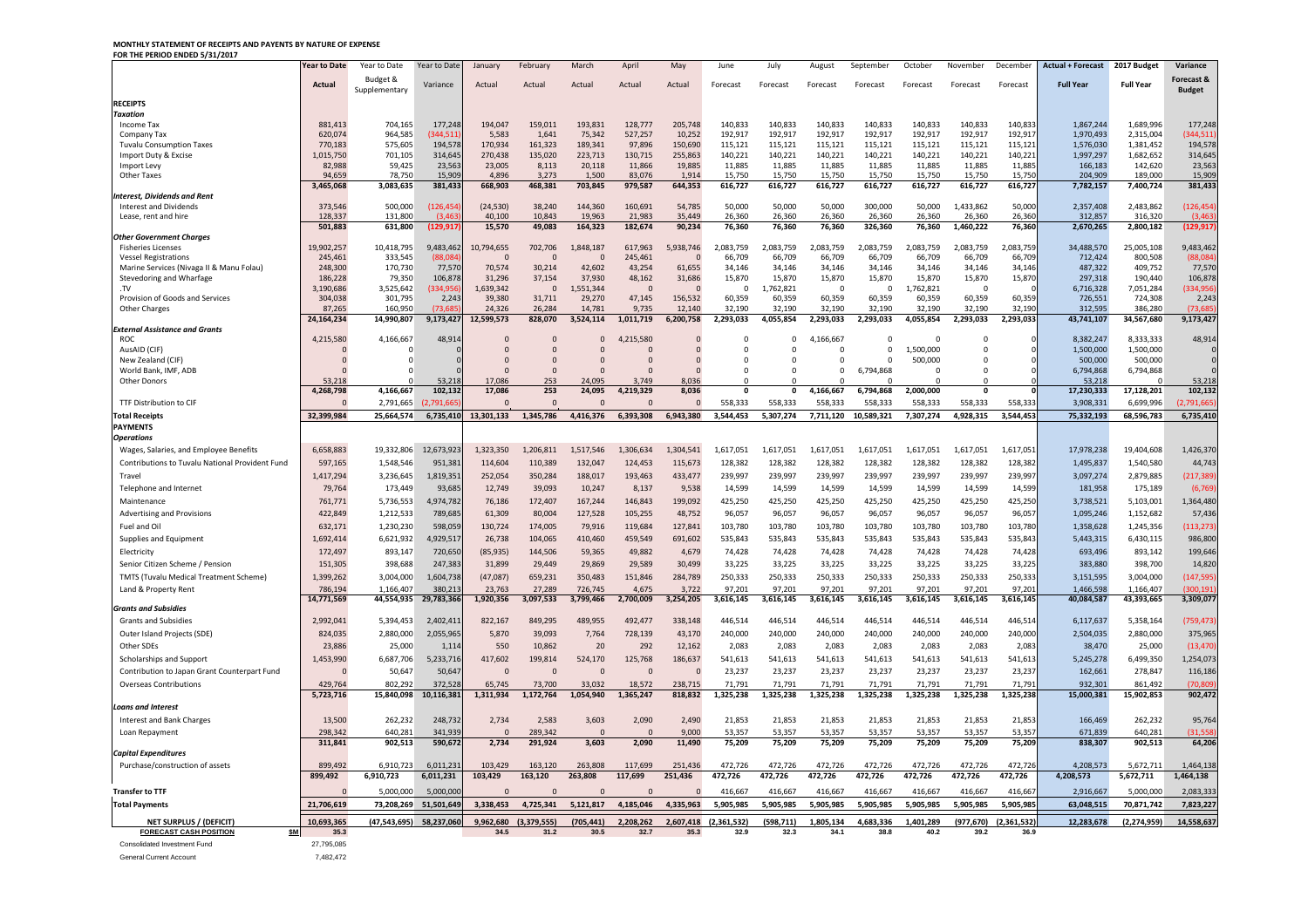| Purchase/construction of assets | 899,492    | 6,910,723      | 6,011,231  | 5,672,711     |
|---------------------------------|------------|----------------|------------|---------------|
|                                 | 899,492    | 6,910,723      | 6,011,231  | 5,672,711     |
| <b>Transfer to TTF</b>          |            | 5,000,000      | 5,000,000  | 5,000,000     |
|                                 |            | 5,000,000      | 5,000,000  | 5,000,000     |
|                                 |            |                |            |               |
| <b>Total Payments</b>           | 21,706,619 | 73,208,269     | 51,501,649 | 70,871,742    |
|                                 |            |                |            |               |
| <b>NET SURPLUS / (DEFECIT)</b>  | 10,693,365 | (47, 543, 695) | 58,237,060 | (2, 274, 959) |

|                                                        | <b>Year to Date</b> |            | <b>Year to Date</b> |                         | <b>Year to Date</b> |             | 2017          |            |
|--------------------------------------------------------|---------------------|------------|---------------------|-------------------------|---------------------|-------------|---------------|------------|
|                                                        | <b>Actual</b>       |            | <b>Budget</b>       |                         | Variance            |             | <b>Budget</b> |            |
| <b>RECEIPTS</b>                                        |                     |            |                     |                         |                     |             |               |            |
| <b>Taxation</b>                                        |                     |            |                     |                         |                     |             |               |            |
| Income Tax                                             | 881,413             |            | 704,165             |                         | 177,248             |             | 1,689,996     |            |
| Company Tax                                            | 620,074             |            | 964,585             |                         | (344, 511)          |             | 2,315,004     |            |
| <b>Tuvalu Consumption Tax</b>                          | 770,183             |            | 575,605             |                         | 194,578             |             | 1,381,452     |            |
| Import Duty & Excise                                   | 1,015,750           |            | 701,105             |                         | 314,645             |             | 1,682,652     |            |
| Import Levy                                            | 82,988              |            | 59,425              |                         | 23,563              |             | 142,620       |            |
| <b>Other Taxes</b>                                     | 94,659              |            | 78,750              |                         | 15,909              |             | 189,000       |            |
|                                                        |                     | 3,465,068  |                     | 3,083,635               |                     | 381,433     |               | 7,400,724  |
| <b>Interest, Dividends and Rent</b>                    |                     |            |                     |                         |                     |             |               |            |
| <b>Interest and Dividends</b>                          | 373,546             |            | 500,000             |                         | (126, 454)          |             | 2,483,862     |            |
| Lease, rent and hire                                   | 128,337             |            | 131,800             |                         | (3, 463)            |             | 316,320       |            |
|                                                        |                     | 501,883    |                     | 631,800                 |                     | (129, 917)  |               | 2,800,182  |
| <b>Other Government Charges</b>                        |                     |            |                     |                         |                     |             |               |            |
| <b>Fisheries Licenses</b>                              | 19,902,257          |            | 10,418,795          |                         | 9,483,462           |             | 25,005,108    |            |
| <b>Vessel Registrations</b>                            | 245,461             |            | 333,545             |                         | (88,084)            |             | 800,508       |            |
| Marine Services (Nivaga II & Manu Folau)               | 248,300             |            | 170,730             |                         | 77,570              |             | 409,752       |            |
| Stevedoring and Wharfage                               | 186,228             |            | 79,350              |                         | 106,878             |             | 190,440       |            |
| .TV                                                    | 3,190,686           |            | 3,525,642           |                         | (334, 956)          |             | 7,051,284     |            |
| Provision of Goods and Services                        | 304,038             |            | 301,795             |                         | 2,243               |             | 724,308       |            |
| <b>Other Charges</b>                                   | 87,265              |            | 160,950             |                         | (73, 685)           |             | 386,280       |            |
|                                                        |                     | 24,164,234 |                     | 14,990,807              |                     | 9,173,427   |               | 34,567,680 |
| <b>External Assistance and Grants</b>                  |                     |            |                     |                         |                     |             |               |            |
| <b>ROC</b>                                             | 4,215,580           |            | 4,166,667           |                         | 48,914              |             | 8,333,333     |            |
| AusAID (CIF)                                           | 0                   |            | 0                   |                         | $\mathbf 0$         |             | 1,500,000     |            |
| New Zealand (CIF)                                      | 0                   |            | 0                   |                         | $\Omega$            |             | 500,000       |            |
| World Bank, IMF, ADB                                   | 0                   |            | 0                   |                         | $\Omega$            |             | 6,794,868     |            |
| <b>Other Donors</b>                                    | 53,218              |            | $\mathbf 0$         |                         | 53,218              |             | 0             |            |
|                                                        |                     | 4,268,798  |                     | 4,166,667               |                     | 102,132     |               | 17,128,201 |
| TTF Distribution to CIF                                | 0                   |            |                     |                         |                     |             | 6,699,996     |            |
|                                                        |                     |            |                     |                         |                     |             |               |            |
|                                                        |                     | 0          | 2,791,665           |                         | (2,791,665)         |             |               |            |
|                                                        |                     | 32,399,984 |                     | 2,791,665<br>25,664,574 |                     | (2,791,665) |               | 6,699,996  |
| <b>Total Receipts</b>                                  |                     |            |                     |                         |                     | 6,735,410   |               | 68,596,783 |
| <b>PAYMENTS</b>                                        |                     |            |                     |                         |                     |             |               |            |
| <b>Operations</b>                                      |                     |            |                     |                         |                     |             |               |            |
| Wages, Salaries, and Employee Benefits                 | 6,658,883           |            | 19,332,806          |                         | 12,673,923          |             | 19,404,608    |            |
| <b>Contributions to Tuvalu National Provident Fund</b> | 597,165             |            | 1,548,546           |                         | 951,381             |             | 1,540,580     |            |
| Travel                                                 | 1,417,294           |            | 3,236,645           |                         | 1,819,351           |             | 2,879,885     |            |
| Telephone and Internet                                 | 79,764              |            | 173,449             |                         | 93,685              |             | 175,189       |            |
| Maintenance                                            | 761,771             |            | 5,736,553           |                         | 4,974,782           |             | 5,103,001     |            |
| <b>Advertising and Provisions</b>                      | 422,849             |            | 1,212,533           |                         | 789,685             |             | 1,152,682     |            |
| Fuel and Oil                                           | 632,171             |            | 1,230,230           |                         | 598,059             |             | 1,245,356     |            |
| Supplies and Equipment                                 | 1,692,414           |            | 6,621,932           |                         | 4,929,517           |             | 6,430,115     |            |
| Electricity                                            | 172,497             |            | 893,147             |                         | 720,650             |             | 893,142       |            |
| Senior Citizen Scheme / Pension                        | 151,305             |            | 398,688             |                         | 247,383             |             | 398,700       |            |
| <b>TMTS (Tuvalu Medical Treatment Scheme)</b>          | 1,399,262           |            | 3,004,000           |                         | 1,604,738           |             | 3,004,000     |            |
| Land & Property Rent                                   | 786,194             |            | 1,166,407           |                         | 380,213             |             | 1,166,407     |            |
|                                                        |                     | 14,771,569 |                     | 44,554,935              |                     | 29,783,366  |               | 43,393,665 |
| <b>Grants and Subsidies</b>                            |                     |            |                     |                         |                     |             |               |            |
| <b>Grants and Subsidies</b>                            | 2,992,041           |            | 5,394,453           |                         | 2,402,411           |             | 5,358,164     |            |
| Outer Island Projects (SDE)                            | 824,035             |            | 2,880,000           |                         | 2,055,965           |             | 2,880,000     |            |
| Other SDEs                                             | 23,886              |            | 25,000              |                         | 1,114               |             | 25,000        |            |
| Scholarships and Support                               | 1,453,990           |            | 6,687,706           |                         | 5,233,716           |             | 6,499,350     |            |
| Contribution to Japan Grant Counterpart Fund           | 0                   |            | 50,647              |                         | 50,647              |             | 278,847       |            |
| <b>Overseas Contributions</b>                          | 429,764             |            | 802,292             |                         | 372,528             |             | 861,492       |            |
|                                                        |                     | 5,723,716  |                     | 15,840,098              |                     | 10,116,381  |               | 15,902,853 |
| <b>Loans and Interest</b>                              |                     |            |                     |                         |                     |             |               |            |
| Interest and Bank Charges                              | 13,500              |            | 262,232             |                         | 248,732             |             | 262,232       |            |
| Loan Repayment                                         | 298,342             |            | 640,281             |                         | 341,939             |             | 640,281       |            |
|                                                        |                     | 311,841    |                     | 902,513                 |                     | 590,672     |               | 902,513    |

## **MONTHLY STATEMENT OF RECEIPTS AND PAYENTS BY NATURE OF EXPENSE FOR THE PERIOD ENDED 5/31/2017**